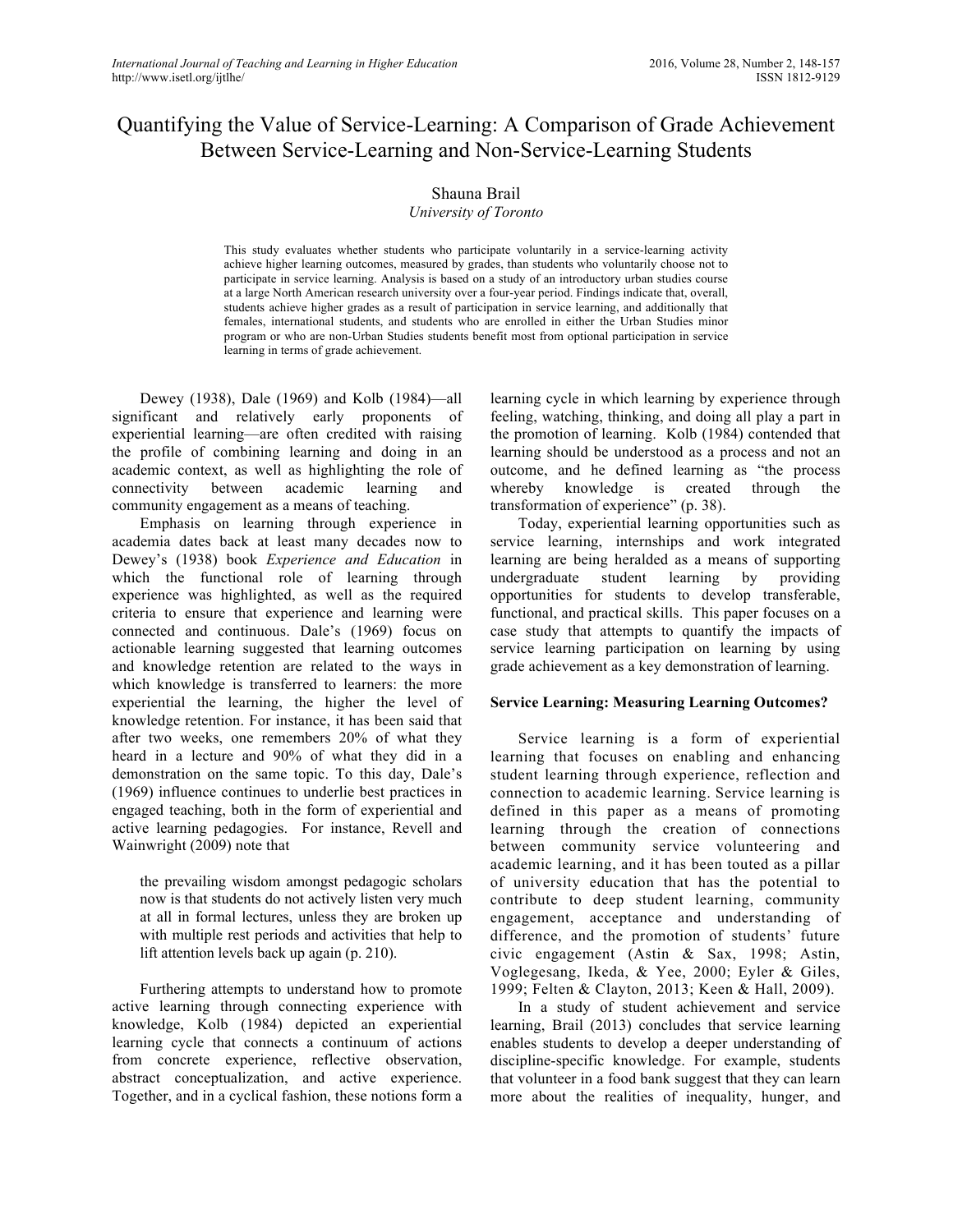poverty through 10 hours of volunteering than through innumerable hours spent reading or listening to lectures.

While these qualities are admirable, research on the role and value of service learning still begs the question: can the impacts of service-learning outcomes be measured and quantified? From Eyler and Giles' (1999) "Where's the learning in service learning?" to critical pieces that question the value of traditional vs. critical and reconstructive vs. deconstructive forms of service learning (Holdsworth & Quinn, 2012; Mitchell, 2008), there are numerous calls for implementing best practices in service learning as pedagogy and practice.

In part, the justification for these critiques stems from the sheer fact that many claims related to the advantages of service learning are focused on qualitative evidence, whereas there are relatively few studies aimed at measuring quantitative outcomes. Furthermore, several high quality quantitative studies of the impact of service learning are based on surveys of student perceptions of learning and measures of satisfaction associated with service learning (Kezar, 2002) rather than quantifiable outcomes that provide evidence-based proof of service learning's contribution to learning as measured by the outcome of student grades.

Furthermore, it needs to be acknowledged that using grades as a measure of student achievement and student learning remains an imperfect and potentially imprecise measurement due to challenges associated with the validity and objectivity of grading practices (Allen, 2005). Grading practices associated with service learning are often, by the very nature of servicelearning pedagogy, implicitly if not explicitly focused on practices subject to potential bias, such as the assessment of narratives, reflective journals, and interviews. In addition, measurements of key types of learning frequently associated with benefits of service learning – such as the development of critical thinking skills, higher order reasoning, engagement between theory and experience, and integrative learning (Jameson, Clayton & Ash, 2013) can pose assessment challenges. This acknowledgement is intended not to suggest that grades cannot or should not be used as a measure of learning, but rather that the use of grades to measure learning is complicated by the types of learning being measured. However, this uncertainty can be mitigated through assignment design that aligns assignment objectives clearly with learning outcomes, as well as grading practices that adhere to consistency and clarity.

Studies focused on the impacts and potential of service learning to contribute to student learning from a quantitative perspective are limited. Astin and colleagues (2000) conducted an extensive longitudinal study of 22,236 undergraduate students at US-based universities that focused on both quantitative and qualitative outcomes associated with service learning.

Their findings demonstrated a positive relationship between service learning and 11 measured outcomes, including academic performance (Astin et al., 2000).

In other studies of specific service learning achievement outcomes based on studies of individual courses (Mpufo, 2007; Strage, 2004) findings suggest that student achievement, as measured by grades, is positively influenced by participation in service learning. While Mpufo's (2007) study of rehabilitation services students found that service learning did not have an impact on student mastery of course content, service-learning students achieved the greatest gains in their ability to respond to essay questions on case studies, although there was little measurable difference in service-learning students' ability to successfully respond to multiple choice test questions. Following up on an earlier study on the impacts of service learning for students in an introductory child development course, Strage (2004) found that "differences in student performance in upper division child development course work favored the 'service learning' students, although they failed to reach conventional levels of statistical significance" (p. 259). Mansfield (2011) demonstrated that mature students benefit the most from participation in a full year industrial placement in terms of grade achievement in their final year, a somewhat surprising finding given that these students likely already entered university with some work experience.

Along these lines, Kezar (2002) concluded that researchers examining traditional methods of assessment, such as grades, do not demonstrate significant improvement in achievement for service learners over non-service learners. Nevertheless, Kezar's findings supported service learning as a pedagogy that can have important and measurable learning outcomes for students, as measured by both traditional and more holistic forms of assessment (2002).

This paper presents an opportunity to explore and measure the ways in which service learning can contribute to student achievement as measured by student grades. The research reported on in this study includes an analysis of the grades of four cohorts of students enrolled in an introductory urban studies course in which participation in a service-learning module was optional / voluntary. Furthermore, in addition to examining whether voluntary participation in service learning contributes to enhanced learning as measured through grades, this study examines differences in gender, citizenship, and program of study on student grades.

## **About the Course**

Introduction to Urban Studies is a second year undergraduate course offered at the University of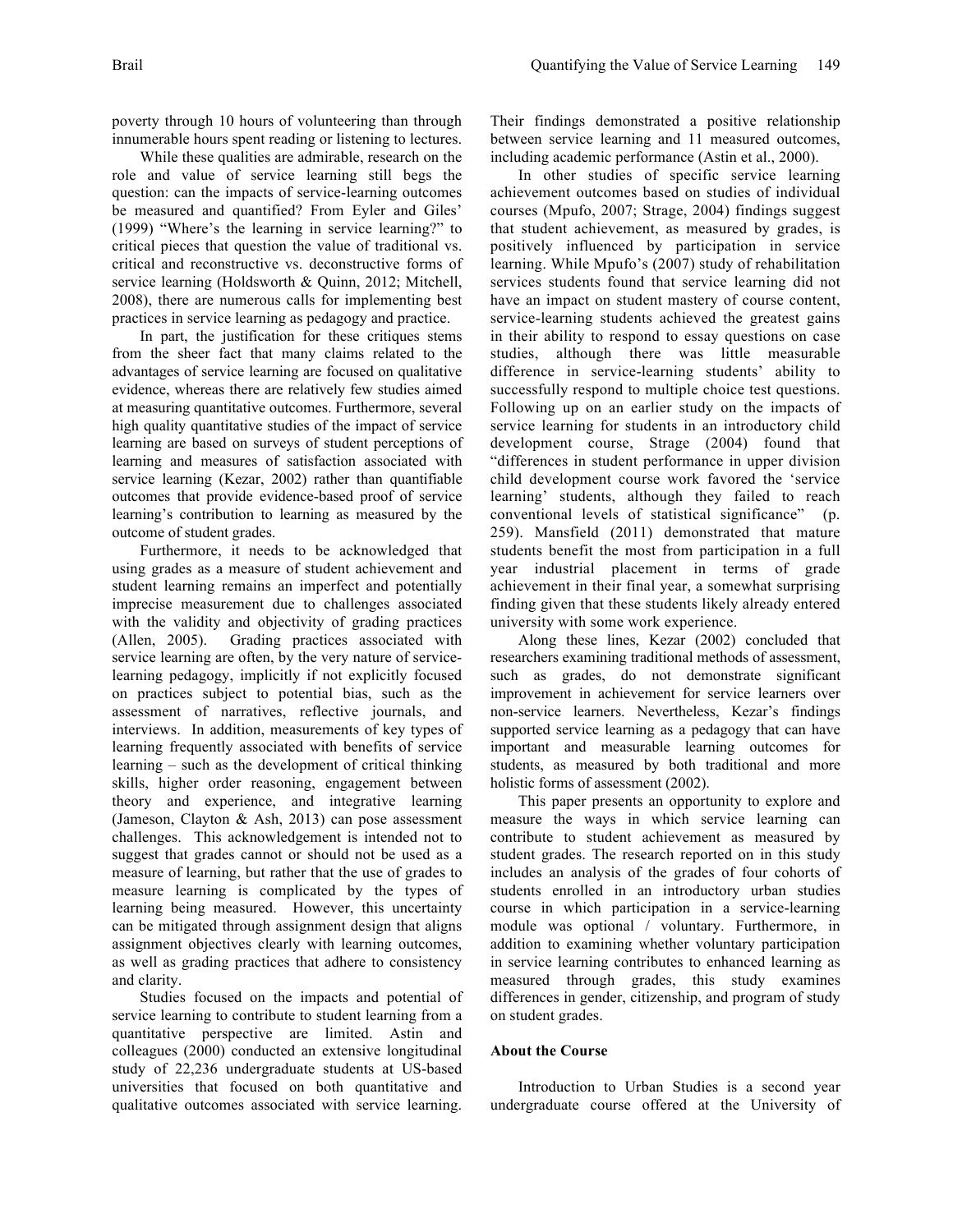Toronto, a large North American research university. It is a full year interdisciplinary course in which students learn about theory and practices connected to the urban realm, including a focus on the state of urbanization around the world, industrialization, urban planning, urban form, civic engagement, inequality, and global urbanization. The course is a required course for all students enrolled in the Urban Studies Program (specialist, major and minor) and is also open to other students who meet the prerequisite of having completed the equivalent of at least four full year course credits, one of which must be in the field of either economics, geography, political science or sociology.

Students attend two hours of lecture each week for the full year, divided into two 12-week terms, as well as four hour-long tutorials focused on assisting students in preparing assignments

In the first term of the course, all students complete the same assignments and tests, and in the second term, students are asked to choose between participating in service learning or city learning. In service learning, students are placed in groups at a variety of non-profit, community-focused placements where they volunteer for 10 to 12 hours. Following their experiences, they submit a written assignment for grading in the form of a guided reflective journal. Students who select the citylearning option complete a research assignment in which they are required to examine a local neighborhood and prepare a term paper based on their research. All students, regardless of their selection of city learning or service learning, present a poster through which they highlight their research or service learning experiences during one of two in-class poster sessions. All students in the course also write a final exam at the conclusion of the course.

## **Goals of Study**

An optional service-learning opportunity was implemented in this course beginning in 2008-2009. Implementation was largely based on the instructor's notion and understanding that experience provides an opportunity to learn in a way that can create a depth of learning that cannot be achieved in the classroom alone. It was also connected to the increased profile of and promotion of experiential learning by university administration.

Anecdotally, there are multiple examples of students who have participated in this service- learning opportunity that have gone on to excel in both graduate studies and in the community. For instance, one student who was placed at a food bank as part of his service learning several years ago, worked at the food bank the following year as part of a work-study arrangement, and upon graduation continued to volunteer at the food bank and shortly afterward became a member of the food bank's Board of Directors. Many other such

anecdotal examples tell the stories of ways in which participation in the service-learning opportunity have impacted students' learning and, more significantly, their lives post-graduation. In addition, a qualitative study of 31 student journals submitted as part of this course over the period 2009 to 2011 revealed that service learning promoted student development of "critical thinking and analytical writing skills related to understanding themselves and others, gained perspective on stereotyping and tolerance, and in large part described a greater connection to civic engagement by the end of their service learning" (Brail, 2013).

However, there remains limited quantitative support to confirm these and other findings (Astin  $\&$ Sax, 1998; Keen & Hall, 2009; Markus, Howard, & King, 1993; Mpofu, 2007; Shastri, 2001; Strage, 2000; Strage, 2004; Wittmer, 2004; Wurr, 2002) related to understanding the potential learning impacts of service learning. This study therefore aims to answer the question: does service learning impact student achievement as measured by student grades? The study is based on four years of student data and records from the course, combined with data on gender, citizenship and subject POSt. Subject POSt defines programs of study at the university: students have the choice of enrolling in a combination of specialist, major or minor programs. Urban Studies is a subject POSt that includes each of these three program options. As such, this study presents an opportunity to definitively understand whether, and under what circumstances, service learning contributes to student learning, as measured by student grades.

## **Method**

The service-learning opportunity has been offered as part of the course since the 2008-2009 academic year and has operated yearly with the exception of 2011-2012 when the instructor was on sabbatical. This study therefore includes student data from the following years: 2008-2009, 2009-2010, 2010-2011, and 2012-2013.

Table 1 identifies the number of students in the class each year, as well as a breakdown of students by number and percentage who selected service learning and those who selected the alternative city-learning option. Based on course enrolments of between 82 and 86 students each year, student participation in the service-learning option ranged from just over 45% in 2012-2013 to nearly 70% in 2010-2011.

A total of 343 students completed the course during this four year period. One student was removed from the database prior to analysis due to an incomplete final grade that had not been resolved at the time of data collection. Four additional student records were removed from the database as outliers. These four students either received final grades of 25% or lower in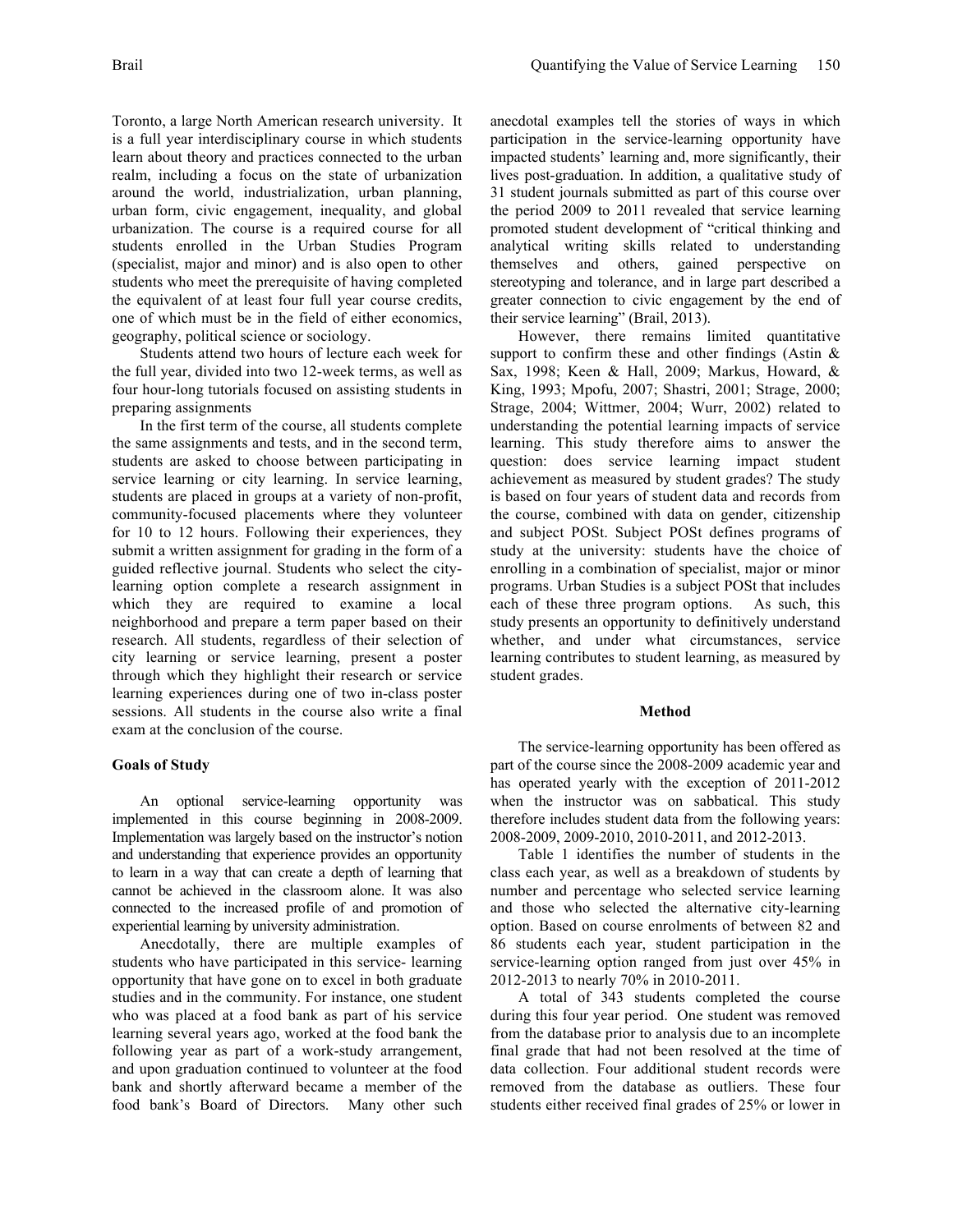| Course Enrollment: Service-Learning and City Learning |                         |                  |               |  |  |  |  |  |
|-------------------------------------------------------|-------------------------|------------------|---------------|--|--|--|--|--|
| Year                                                  | <b>Total Enrollment</b> | Service-Learning | City-Learning |  |  |  |  |  |
| 2008-2009                                             | 84                      | 40(47.6%)        | 44 (52.4%)    |  |  |  |  |  |
| 2009-2010                                             | 86                      | 56 (65.1%)       | 30 (34.9%)    |  |  |  |  |  |
| 2010-2011                                             | 82                      | 57 (69.5%)       | $25(30.5\%)$  |  |  |  |  |  |
| 2012-2013                                             | 86                      | $39(45.3\%)$     | 47 (54.7%)    |  |  |  |  |  |
| Total                                                 | 338                     | 192 (56.8%)      | $146(43.2\%)$ |  |  |  |  |  |

Table 1

the course and/or did not complete the final exam. This results in a total analysis of 338 student records, with 192 (57%) participating in service learning and 146 (43%) participating in city learning over the four-year period under study.

## **Assignments**

Throughout the first term, the work submitted by students varied somewhat from year to year; however, in each year the first term assignments included the submission of at least two written pieces of work, and in all years with the exception of 2008-2009, the students completed a midterm test. In every year, the total proportion of the grade earned during the first term equaled 40% of the student's total grade for the course. In order to compare achievement across all four years, a summary of all grades earned in the first term was calculated.

Assignments for the second term in all four years were weighted in the same way and consisted of the same assignments. Over the four year period, some changes were made to accepted research topics in the city-learning assignment and details about the servicelearning assignment that were shared with students were altered slightly over time. Second term assignments included a written component that was worth 15% of the final grade and a poster presentation worth 10% of the final grade. The written assignment was comprised of an eight page research paper for citylearning students and an eight-page reflective journal for service- learning students. Clear and specific criteria for each assignment were communicated to students by means of an in-class discussion as well as a detailed assignment guidelines document describing the tasks involved and format required for each assignment.

Students selecting the city-learning assignment were tasked with studying a particular problem (i.e., inner suburban challenges or opportunities) in a specific neighborhood of their choice. Students were required to demonstrate that they had visited the neighborhood to make observations and take photos to introduce their topic of study, to connect their neighborhood-based research to a broader literature review using both scholarly and non-scholarly materials, and to identify how the neighborhood under study connected to the broader literature and discussion on the particular topic or problem.

In the service-learning assignment, students were informed that the assessment of their journal would be based on their ability to successfully demonstrate their learning as a result of their participation in the servicelearning option. Reflective journals were graded based on the students' ability to successfully follow the required structure of the assignment, connect service to learning, develop their reflections based on connections with academic literature, include relevant theoretical links in APA format, and demonstrate critical reflection based on experiences, observations and reflection.

While there were obvious differences between the written assignments, most notably the introduction of personal experience and perspectives in the servicelearning journal, both assignments required students to demonstrate strong writing and communication skills, clear knowledge of literature and theory, the ability to create connections between observations/experiences and literature, and critical thinking.

The poster assignment was similar for both groups of students – students were tasked with creating a poster that described either their research or service learning, and all students were required to participate in an in-class poster session during which their posters were evaluated by course teaching assistants and instructors. One difference in the poster assignment was that service-learning students were permitted to work in groups to develop and present their posters, whereas city-learning students presented their posters individually. The reason for this difference relates to the group element of the service-learning placements. Citylearning students did their research individually and therefore were required to present their work individually. Working as a group may provide benefits to students who might otherwise have created weak posters, if they were placed in a group in which a highly capable student(s)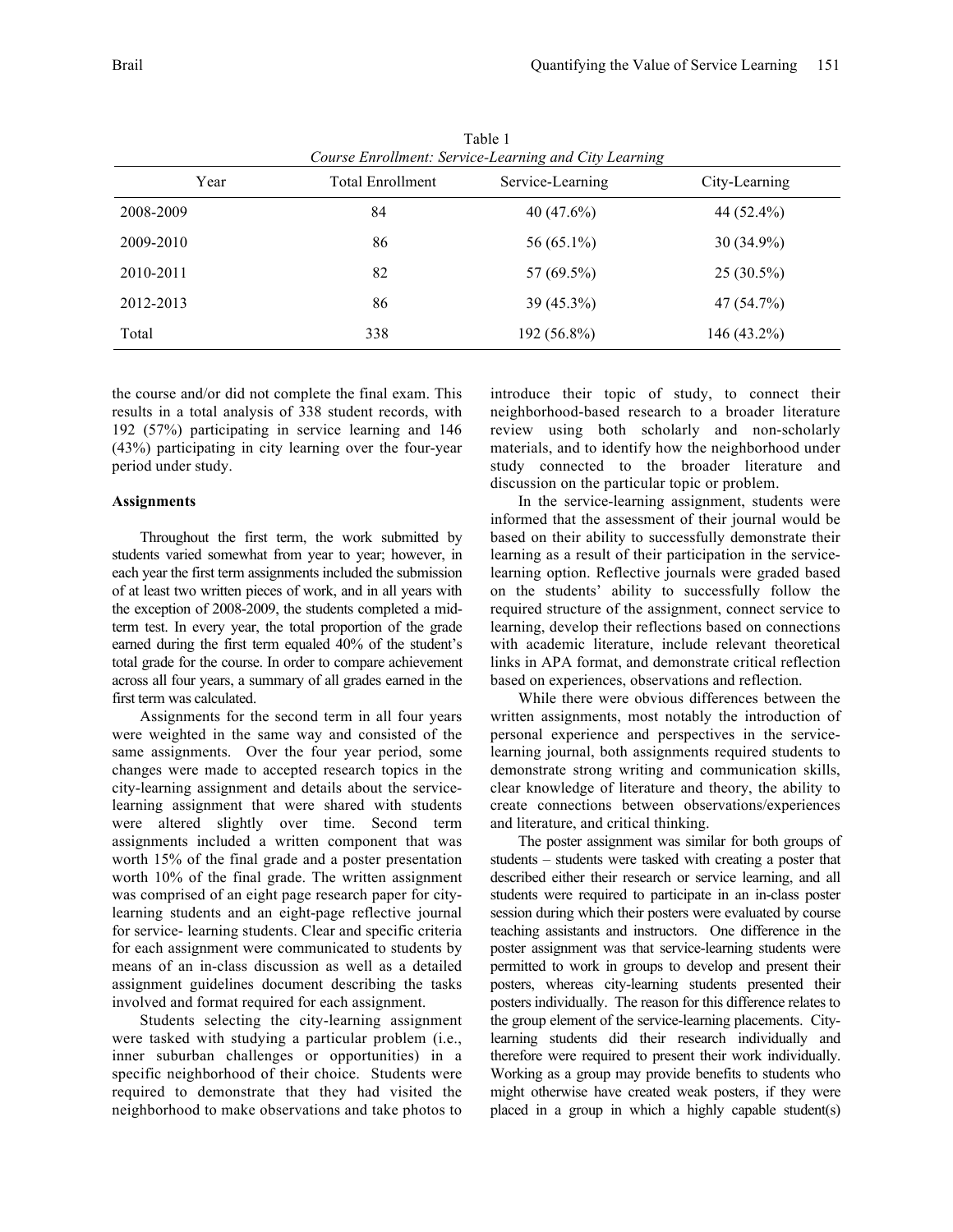contributed a greater share of effort towards the poster preparation. However, group work can be notoriously tricky and while in some cases students may benefit from being placed with high achieving peers, in other cases students feel penalized by being placed with a group in which the dynamics do not contribute to a well-conceived output. It is also for this reason, and to provide some degree of autonomy for students, that service-learning students are given the option of presenting their posters either individually or as a group.

In terms of support for preparing assignments, all students in the course were invited to participate in an optional, hour-long tutorial to discuss the requirements of the written assignment as well as a second tutorial in which the focus was on helping students to prepare for their poster presentation. Students were divided into tutorials based on their selection of either service or city learning. All assignments were graded by two course teaching assistants, with oversight from the instructor. The teaching assistants were tasked with grading a portion of both the research papers and the reflective journals. With the exception of the written assignment in the second term, all students in the course completed the same assignments and were graded under the same conditions.

Students completed an exam at the conclusion of the course that was valued at 30% of the final grade. The exam consisted of a variety of short answer keywords and longer answer essay and article / map analysis questions; there were no multiple choice questions on the exam.

Additionally, students were assigned a participation score worth 5% of their total course grade. The participation score essentially rewards students for being present in class at five random dates throughout both the first and second terms of the course. In order to earn 1% of their final grade at each random participation day, students respond to a question posed during the lecture, and submit a written response to the instructor during class time.

## **Data Collection and Analysis**

A database was created for each of the four years that included the following information:

- 1) Student name and student number;
- 2) Participation in service-learning (1) or citylearning (0);
- 3) Grade at mid-term point /40;
- 4) Second term written assignment /15;
- 5) Second term poster assignment /10;
- 6) Grade on final exam /30;
- 7) Participation grade /5;
- 8) Final grade /100.

The database was then sent to the Office of the Faculty Registrar in the University's Faculty of Arts and Science for the addition of the following information for each student: 1) gender, 2) subject POSt, and 3) citizenship. It should be noted that information on subject POSt / program of study was captured at the time of data collection (ie: Fall 2013) and not at the time of student enrollment in the course. The Faculty of Arts and Science Registrar also then randomized the order of the student data, removed all personal identifiers including student name and student number, and returned the database to a research assistant working with the author.

## **Results**

The results presented below for grade achievement are based on four key comparisons: 1) service-learning and city-learning students, 2) female and male students, 3) international and non-international students, and 4) students enrolled in the specialist, major, minor and non-Urban Studies students.

## **Service vs. City**

Students were divided into two groups: 1) those who participated in the service-learning activity and 2) those who participated in the city-learning activity. Grades were reported based on final grades as well as the individual components that comprised the final grade.

As all students completed the same assignments during the first term of the course, the results demonstrate student grade achievement prior to student selection and participation in either service-learning or city-learning. Mean grades at the mid-year point, prior to the selection of service-learning  $(n = 192)$  or citylearning  $(n = 146)$  demonstrate that there was no statistically significant difference in grades at the midyear point between service-learning (mean = 72.1%, SD  $= 3.14$ ) and city-learning students (mean  $= 71.7\%$ , SD  $=$ 2.54) ( $p = 0.56$ ).

In contrast, students who participated in servicelearning achieved statistically significant higher final grades as compared to those who selected city-learning  $(75.1\% \text{ vs. } 73.1\%, \text{ p} = 0.002).$ 

Further analysis of individual second term assignments demonstrates statistically significant findings in favor of service-learning student grade achievement in all second term assignments, with the exception of the final exam (see Table 2).

## **Gender**

Female students ( $n = 183$ ) achieved a mean final grade of 74.7% which was not significantly different (p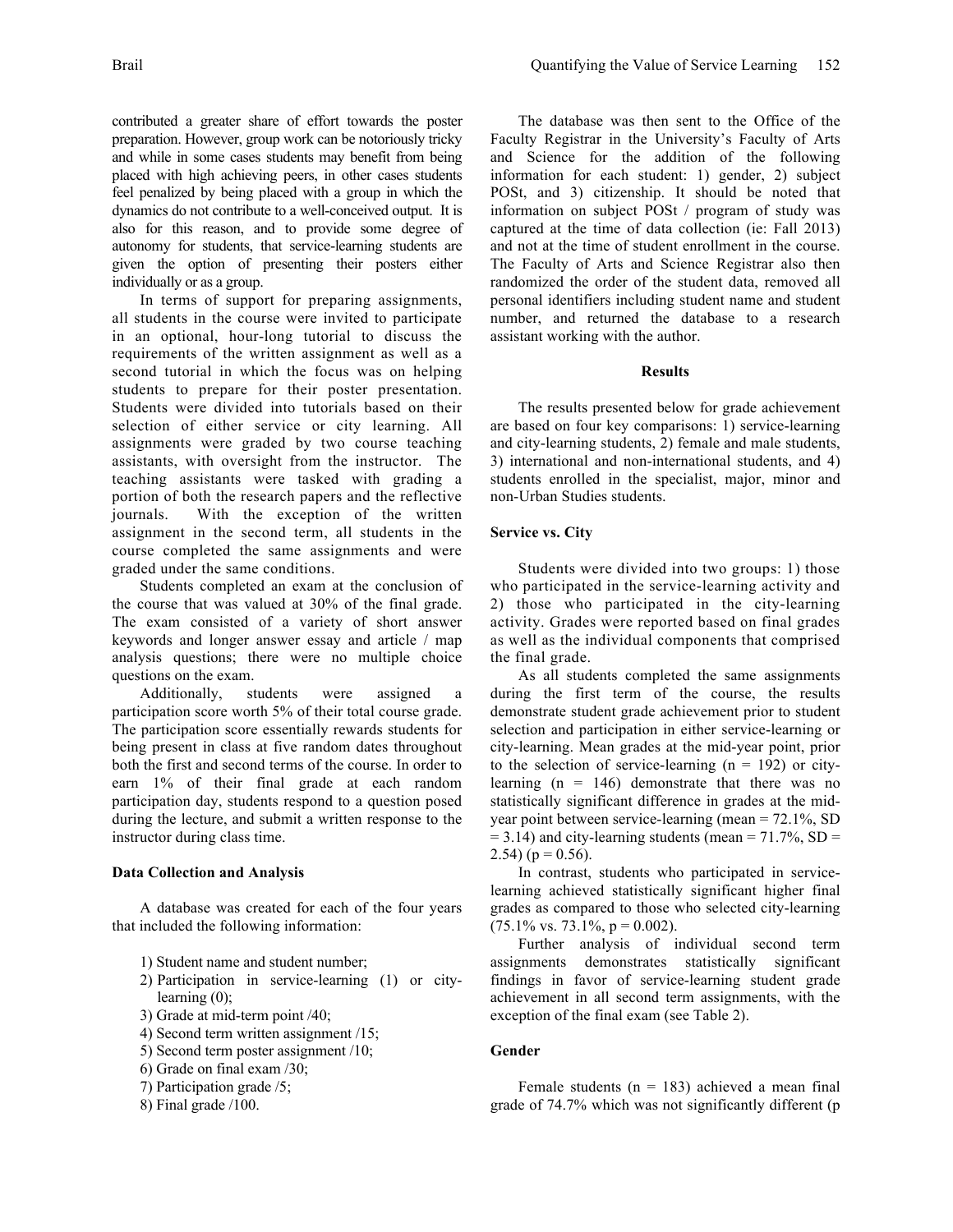| lable 2<br>Grade Achievement Breakdown |                             |           |                          |           |         |  |  |  |  |
|----------------------------------------|-----------------------------|-----------|--------------------------|-----------|---------|--|--|--|--|
|                                        | Service-Learning<br>$n=192$ |           | City-Learning<br>$n=146$ |           |         |  |  |  |  |
| Grading                                | M                           | <b>SD</b> | M                        | <b>SD</b> | p value |  |  |  |  |
| Prior to Selection                     |                             |           |                          |           |         |  |  |  |  |
| Mid-year grade / 40                    | 72.1                        | 3.140     | 71.7                     | 2.54      | 0.560   |  |  |  |  |
| <b>After Selection</b>                 |                             |           |                          |           |         |  |  |  |  |
| Paper /10                              | 75.1                        | 1.480     | 72.1                     | 2.12      | 0.021   |  |  |  |  |
| Poster $/15$                           | 85.2                        | .630      | 78.4                     | 1.39      | 0.001   |  |  |  |  |
| Participation / 5                      | 93.6                        | .597      | 83.2                     | 1.06      | < 0.001 |  |  |  |  |
| Final exam $/30$                       | 72.2                        | 2.210     | 71.7                     | 2.14      | 0.545   |  |  |  |  |
| Final grade /100                       | 75.1                        | 5.580     | 73.1                     | 6.29      | 0.002   |  |  |  |  |

 $T<sub>1</sub>$   $\sim$ 

Table 3 *Subject POSt*

| $\mathcal{O}(U)$ cti i $\mathcal{O}(U)$ |                         |           |       |      |                      |     |            |           |    |    |           |   |         |
|-----------------------------------------|-------------------------|-----------|-------|------|----------------------|-----|------------|-----------|----|----|-----------|---|---------|
|                                         | Specialist and<br>Major |           | Minor |      | Not Urban<br>Studies |     | No Program |           |    |    |           |   |         |
|                                         | M                       | <b>SD</b> | n     | М    | <b>SD</b>            | n   | M          | <b>SD</b> | n  | M  | <b>SD</b> | n | P value |
| All students                            | 75.1                    | 4.67      | 150   | 74.7 | 5.41                 | 112 | 70.5       | 7.03      | 73 | 67 | 13        | 3 | < 0.001 |
| Service-<br>learning                    | 76.5                    | 4.56      | 97    | 75.0 | 5.71                 | 64  | 71.8       | 6.83      | 30 | 67 | n/a       |   | < 0.001 |

0.11) than male students ( $n = 155$ ) who achieved a mean final grade of 73.7%.

Within service-learning, there was a nonsignificant trend towards females ( $n = 116$ ) having a higher mean final grade compared to males  $(n = 76)$  $(75.8\% \text{ vs. } 74.2\% \text{ respectively, } p = 0.052).$ 

## **International and Canadian Student Grade Achievement**

Of the 338 students enrolled in the course during the study period, 67 or 19.8% were international students, somewhat higher than the proportion of international undergraduate students at the university overall. In Fall 2014, 17.5% of undergraduate students at the university were identified as international students (University of Toronto, 2014). Twenty two percent of students participating in the service-learning option were international students, and those students

achieved an average final grade of  $72.9\%$  (n = 43), which was lower than the overall average final grade for all service-learning participants of  $75.1\%$  (n = 192) and higher than the average final grade of 72.1% for all international students ( $n = 67$ ).

## **Enrollment by Subject POSt**

Table 3 presents results for student grade achievement in the course based on subject POSt data. For all students in the course, regardless of whether or not they participated in service learning or city learning, students with an Urban Studies Program subject POSt achieved statistically significant higher final grades than those who were not enrolled in the Urban Studies Program subject POSt. For both service-learning and city-learning students, there is a regressive relationship between final grade achievement in the course and student enrollment in the Urban Studies Program.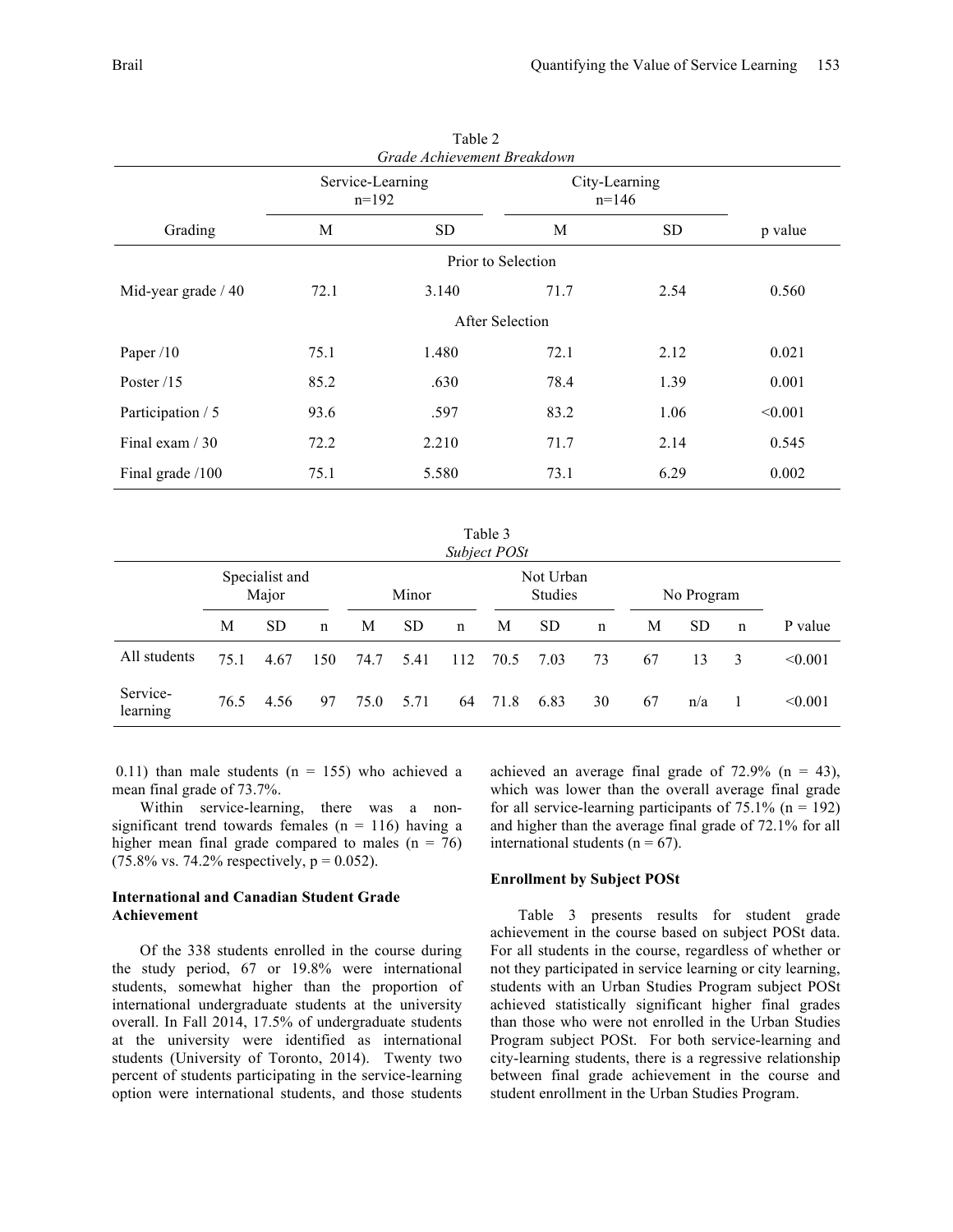## **Discussion**

#### **Service vs. City**

The data shows that final grades of students who participated in the service-learning opportunity achieved an average of a full grade higher (B instead of B-) at the end of the course in comparison to students who participated in the city-learning option. Looking at each grading component in the second term presents a nuanced picture of the ways in which service-learning students demonstrated greater learning and ultimately higher achievement than their city-learning counterparts. In all graded elements of the course with the exception of the final exam, students who participated in the servicelearning option achieved higher grades than those who participated in the city-learning option.

Furthermore, across all components of the grade in the second term (with the exception of the final exam) the standard deviation was larger in the city-learning group than in the service-learning group. Anecdotal evidence suggests that this may be the case because groups of students at both the top and bottom levels of the grading spectrum select the city-learning option, albeit for different reasons. Some high achieving students select the city-learning option because they would prefer to gain additional research experience and might not directly connect the concept of servicelearning to academic learning—it is a conscious decision. The service-learning option requires high levels of student organization, time management and focus far in advance of the assignment due date. This may dissuade some students at the lower end of the grade spectrum from choosing this option.. While these are, admittedly, generalizations and do not apply across the board to all students, they may nevertheless help to explain the more dramatic variation in standard deviation amongst the city-learning group.

An underlying question related to the finding that service-learning promotes academic learning is as follows: do students who choose to participate in service-learning demonstrate greater academic achievement as a result of participation in servicelearning, or is it the case that brighter, higher achieving students select service-learning in the first instance?

As the choice between service-learning and citylearning is optional within the course, and given that this research demonstrates significant differences in achievement between service-learning and city-learning students, it is important to test whether some of this difference might be related to student strengths in the course prior to the selection of either service or citylearning in the second term.

In order to rule out the argument that higher achieving students are selecting the service-learning option, we looked at mid-year grades to ascertain

whether it is not the service-learning that is leading to enhanced learning outcomes, but rather the selfselection of students. Analysis of data demonstrates that there is no significant difference between achievement at the mid-term point for students who selected the different options, regardless of whether one examines the average or the mean.

The participation grade is measured at five random dates throughout the full course where, one each occasion, students had the opportunity to earn a one percent grade by responding to a question in lecture and submitting a written answer to the instructor during class. Based on this measure, achievement among service-learning students was greater than amongst nonservice-learning students. In addition to higher achievement, the participation grade is also a proxy for class attendance, thus demonstrating that students who participated in the service-learning option had greater attendance levels than those who participated in city learning. This finding is especially significant in the context of this study as it is an objective measure of achievement that does not vary based on grader bias or subjectivity, and yet it shows significant differences in achievement for service-learning students.

One somewhat surprising finding relates to the lack of statistical difference in student achievement on the final exam. In earlier studies, (e.g., Mpofu, 2007), it has been found that service-learning leads to higher grade achievement when testing is in the format of essay answers as opposed to multiple choice. The final exam in the course is based on a variety of answer formats, including keywords, article analysis, short answer essay and longer essays. This finding deserves further future attention to understand the manner in which servicelearning does and does not contribute to higher achievement on final exams.

## **Gender**

Previous studies have identified a gender imbalance in service learning, with Astin & Sax (1998, 253) indicating that "being a woman" was identified as a predisposing factor to predicting participation in service-learning. The findings of this study indicate that females tend to dominate servicelearning opportunities with 60% of service-learning participants from this study being female.This female participation rate is notably also higher than the proportion of total females to males enrolled in the course (54% female, 46% male).

While achievement by gender as measured by final grade is not significant, when achievement in servicelearning is taken into consideration, a strong significant trend is evident with female students participating in service-learning obtaining an average grade of 75.8% while male students achieve an average grade of 74.2%.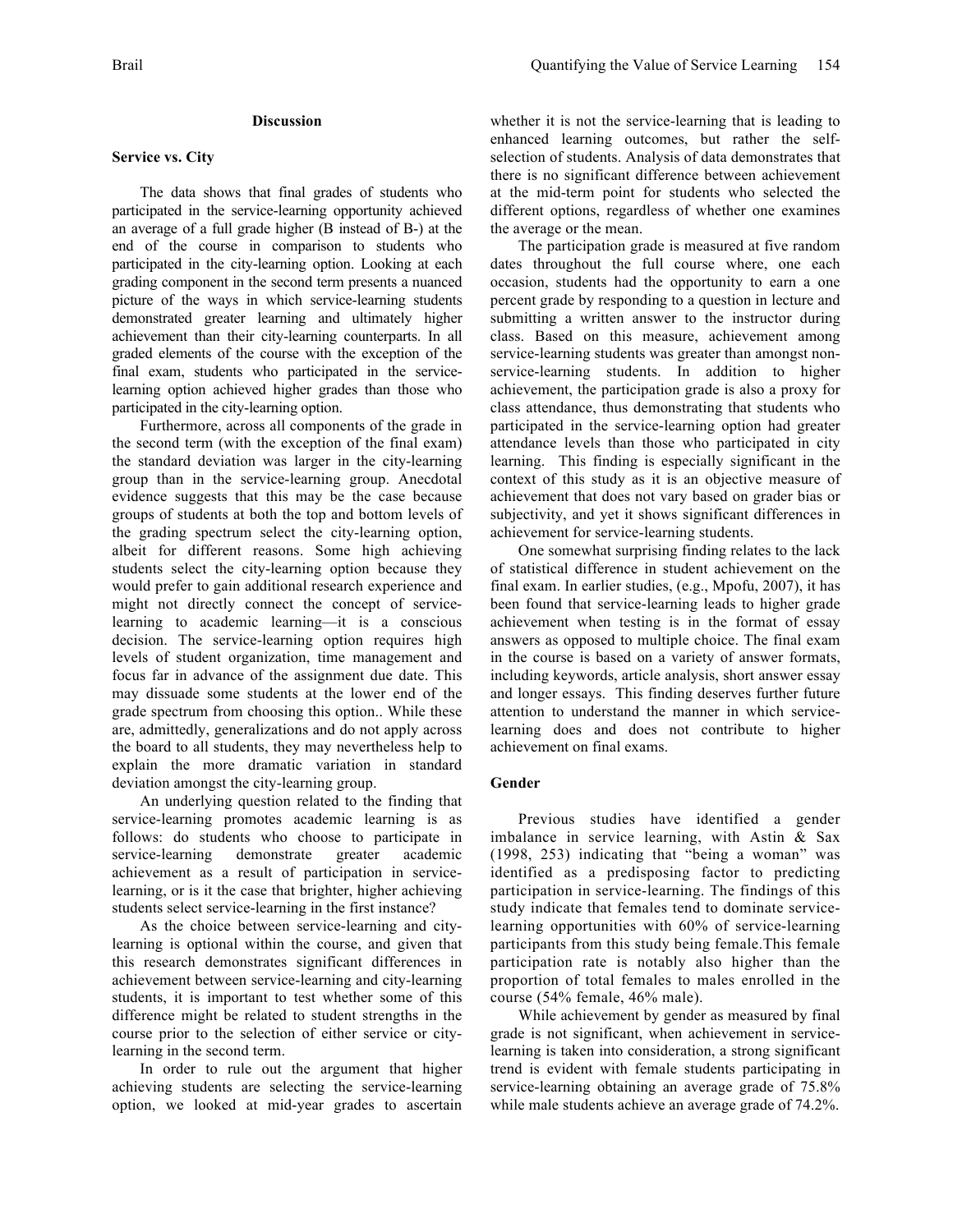## **International and Canadian Students**

Data also provided insight into whether there were differences in achievement between Canadian citizens and international students. Of note, the proportion of international students that participated in the servicelearning option was significantly higher than the proportion of Canadian students that participated. Whereas 55% of all Canadian students selected servicelearning, more than 64% of international students enrolled in the course selected the service-learning option. Though it was not a goal of this study to understand how service-learning uptake by students might be differentiated through citizenship, it is an important finding that could be addressed in future research. This finding might suggest that service learning offers an opportunity for international students that is valued above and beyond a traditional class curriculum.

Furthermore, service-learning opportunities tend to value diverse language skills which international students may possess, and at the very least, generally do not discriminate against students for whom English may not be their first language. Finally, for students who are limited by their status in Canada in terms of off-campus employment, service-learning offers an opportunity for these students to obtain experience outside of campus in a way that may otherwise not be easily available to them. International students are eligible to work off campus; however, they must take the additional step of applying for a Social Insurance Number at a Service Canada office in order to be eligible to accept paid work.

In terms of the impact of service-learning participation on international student grades, the findings are more reserved. While not statistically significant, results demonstrate that the course average for international students increased from 72.1% to 72.9% for those who participated in the service-learning option. Furthermore, the mean final grade achieved by international service-learning students in the course was equal to a B, whereas the mean final grade for international city-learning students was a B-.

## **Enrollment by Subject POSt**

It might be expected that students enrolled in the Urban Studies Program would achieve strong results in Urban Studies courses for several reasons: first, Urban Studies is a relatively small program at the university with approximately two hundred students enrolled at any one time (across second, third and fourth year and beyond) and students who seek it out tend to have a very keen interest in cities; second, as a program in which admission is selective, students enrolled in the program already have to demonstrate a relatively high achievement in first year courses as admission is

limited to those who have a minimum grade of 72% in a selection of first year courses.

One limitation of the study data is that information on subject POSt was captured at the time of data collection (i.e., Fall 2013) and not at the time of student enrollment in the course. It could therefore be hypothesized that some students who did not do well in the course may have chosen to switch their focus away from Urban Studies in subsequent years, or they may have elected not to enroll in the subject POSt after expressing an initial interest, while those who excelled may have elected to apply to the specialist program which can only be entered upon completion of the Introduction to Urban Studies course, or to the major program.

While it is somewhat disheartening to find that students who are not enrolled in an Urban Studies subject POSt perform less well in the course overall (average course grade of 70.5% as opposed to 75.9% for majors and specialists and 74.7% for minors) the data does demonstrate that participation in servicelearning for non-Urban Studies students has statistically significant and demonstrable benefits where grades are concerned. While the average course grade for non-Urban Studies students was 70.5%, students without an Urban Studies subject POSt who selected servicelearning achieved a course average of 71.8%. This represents the difference between a final grade of C+ and B-. Participation in the service-learning option provides a clear benefit to non-Urban Studies students in terms of grade achievement.

Achievement for Urban Studies majors and specialists is also impacted by service-learning participation. For majors and specialists of the Urban Studies Program, service-learning participation in the course raises the average final grade from 75.9% to 76.4%.

Astin and colleagues (2000) attribute some of the positive impacts associated with service-learning to the role that increased interaction with their peers, as well as with faculty, can provide. This explanation may also help to underscore the achievement benefits found in this study for all participants, and particularly for non-Urban Studies students as well as international students who have a heightened opportunity to engage in discussion and interactions with classmates, community members, and supervising faculty through participation in the service-learning option.

## **Conclusion**

This study quantifies the impact that participation in service-learning can have on undergraduate student grade achievement. The data demonstrate that participation in service-learning results in statistically significant student achievement as measured by student grades. Furthermore, the effects of grade achievement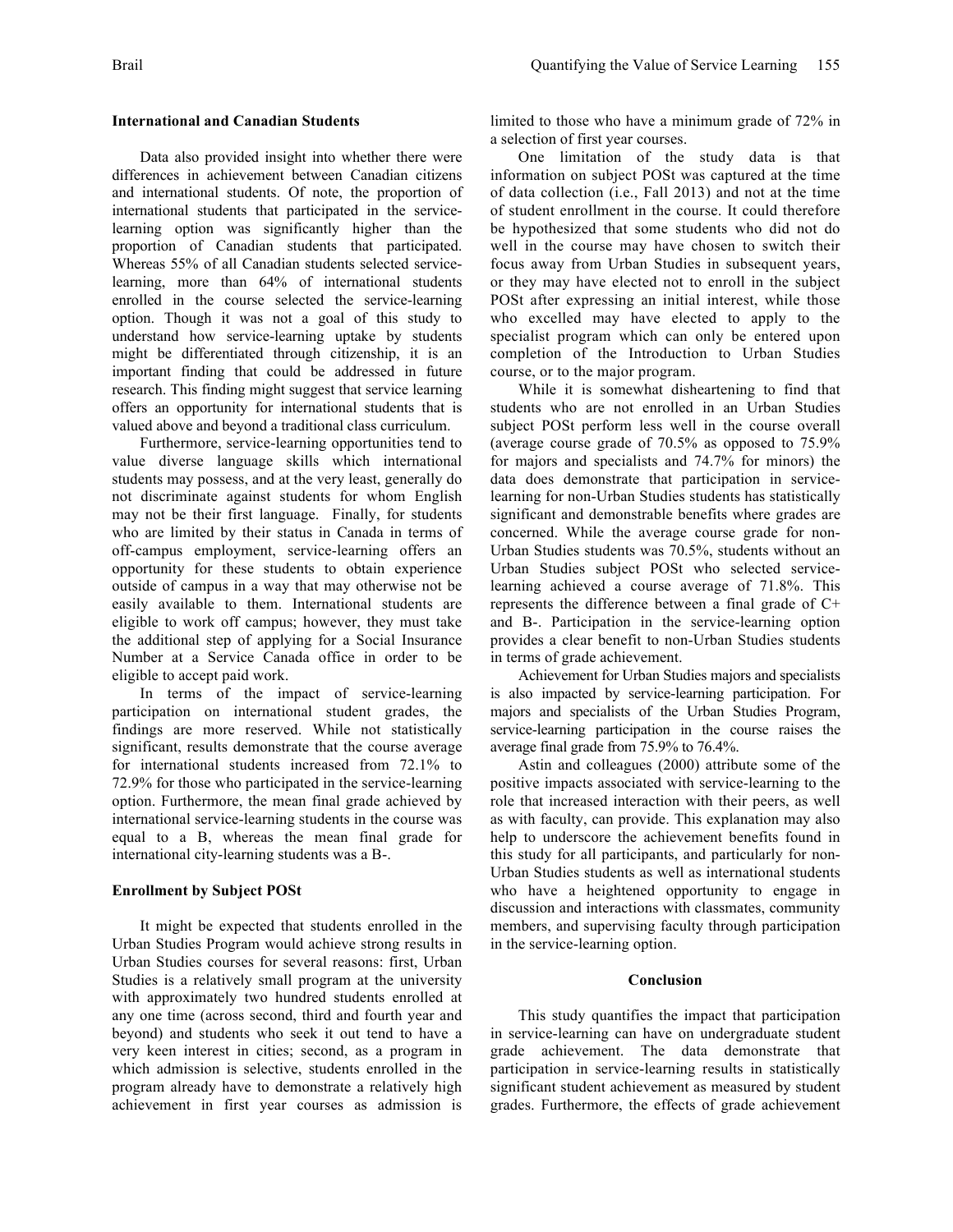are especially pronounced for females, international students, and non-Urban Studies students. This study represents data on grade achievement as a result of participation in service-learning from a novel perspective by highlighting the potential impacts that service-learning participation can have on grade achievement for various groupings of students according to gender, citizenship, and program of study.

While this study is specific to undergraduate students enrolled in an Urban Studies course, the findings are consistent with other interdisciplinary and discipline-specific studies, particularly as they relate to the role of service-learning in highlighting gains in student achievement. Furthermore, the application of service-learning as a means of promoting deeper subject-based learning and critical thinking is believed to be responsible in part for the higher grades achieved by service-learning participants. The results presented here support the findings of previous studies conducted across a variety of disciplines that also emphasize higher achievement for service-learning students (Astin et al, 2000; Mansfield, 2011; Mpufo, 2007; Strage, 2004).

The findings presented here suggest that from a policy and administration perspective, we need to understand more about how service-learning participation is relevant and possibly beneficial to different groups of students in terms of grade achievement. For instance, how can and should information about the value of participating in servicelearning for international students (a growing and much-desired cohort at many Canadian universities) and students who are not enrolled in a particular program of study be shared to the benefit of both students and community partners that make service learning possible while at the same time ensuring that the quality of the service-learning initiative and adherence to best practices is not diluted?

In addition, this study does not tell us how or why international students and students studying outside the field of Urban Studies managed to achieve higher learning outcomes than their peers as a result of their participation in service learning. One might surmise, however, that perhaps it was the role of group work and enhanced opportunities for interaction with peers and others outside the classroom that helped lead to higher achievement.

This study suggests that a detailed classification of students is relevant to understanding the relationship between service-learning and student achievement. Knowledge about the differential effects of service learning based on demographic and citizenship features presents a new lens through which to examine the potential impacts and benefits of service-learning. Eyler (2000) has insisted that service-learning research needs to focus not only on the outcomes of service-learning for students but also on ways in which educators can

improve service-learning outcomes from an academic standpoint. Kezar (2002) echoed these sentiments in her call for examining service-learning outcomes by focusing on forms of assessment that are holistic and capture the full range of learning that may ensue as a result of a service-learning pedagogy. This research attempts to contribute to both of these calls by breaking down student grade achievement and providing a finer grained analysis of both participation in service-learning and achievement as a result of the optional selection of service-learning in a multi-format course. Along these lines, it is apparent that further conversation and exploration about who participates in service learning, why, and to what outcomes is warranted.

Finally, it should be noted that while grades are certainly an important measurement of the value of service-learning as an experiential learning activity to students, educators and university administrators, they remain only a part of the value of servicelearning initiatives. In short, assessment of grades may demonstrate student learning, and improved student grades as a result of service-learning may contribute to students' future success in academic and postgraduate endeavors; however, higher grade achievement is also largely irrelevant from a learning perspective if it does not also go hand in hand with students' abilities to develop deep connections through critical and reflective experience alongside connection and relevance to service-learning partners.

## **References**

- Allen, J. (2005). Grades as valid measures of academic achievement of classroom learning. *The Clearing House: A Journal of Educational Strategies, Issues & Ideas, 78*(5), 218-223*.*
- Astin, A. W., & Sax, L. J. (1998). How undergraduates are affected by service participation. *Journal of College Student Development, 39*(3), 251-63.
- Astin, A. W., Voglegesang, L. J., Ikeda, E. K., & Yee, J. A. (2000). *How service learning affects students.*  Los Angeles. CA: University of California, Higher Education Research Institute.
- Brail, S. (2013). Experiencing the city: Urban studies students and service learning. *Journal of Geography in Higher Education, 37*(2), 241-56.
- Dale, E. (1969). *Audiovisual methods in teaching*. New York, NY: Dryden Press.
- Dewey, J. (1938). *Experience and education*. Indianapolis, IN: Kappa Delta Pi.
- Eyler, J. (2000). What do we most need to know about the impact of service-learning on student learning? *Michigan Journal of Service Learning*, *Fall*(7), 11-17.